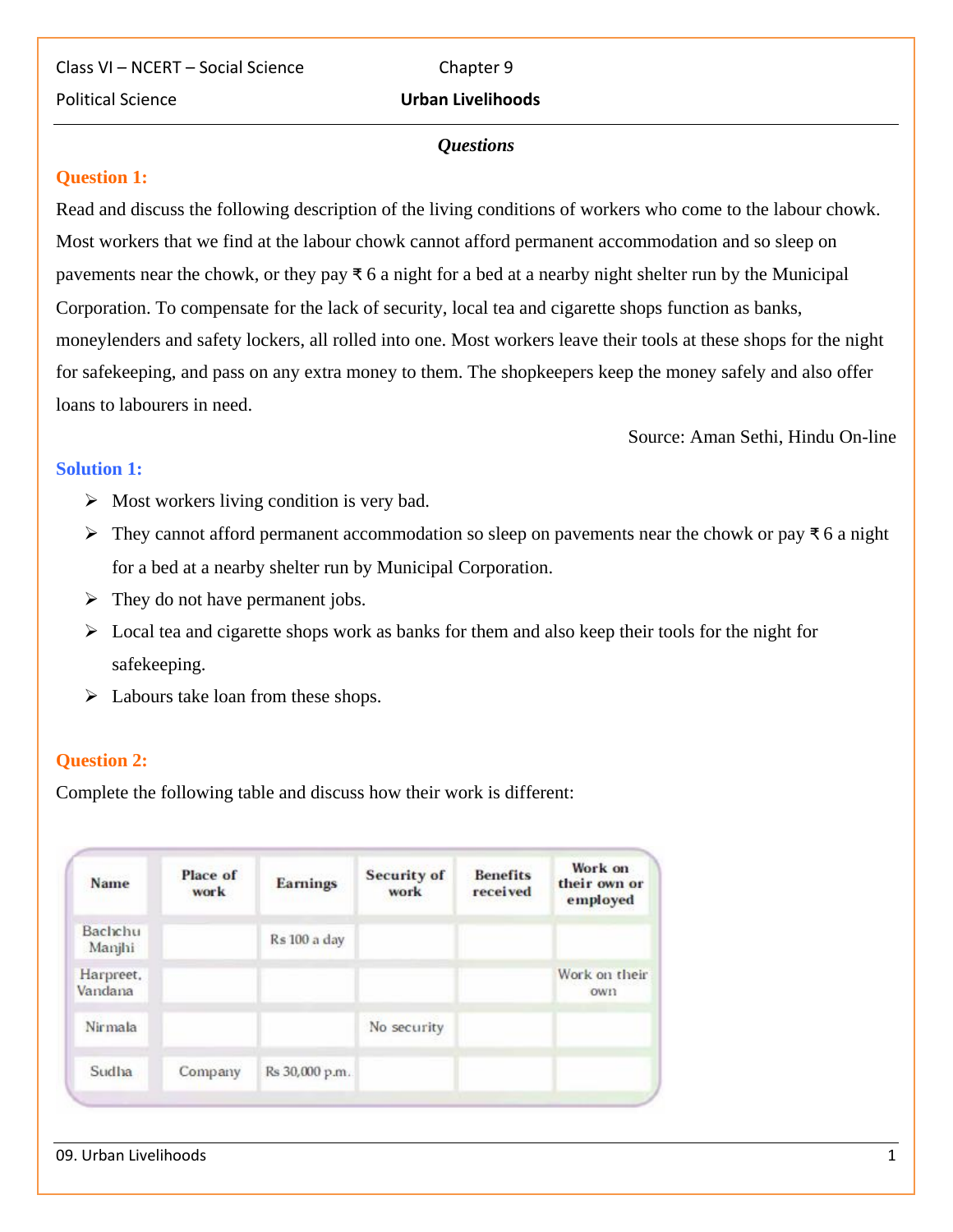# **Solution 2:**

| Name                     | Place of<br>work       | <b>Earnings</b>                | Security of<br>work                  | <b>Benefits</b><br>received                | Work on<br>their own or<br>employed |
|--------------------------|------------------------|--------------------------------|--------------------------------------|--------------------------------------------|-------------------------------------|
| <b>Bachchu</b><br>Manjhi | <b>Rishaw Puller</b>   | Rs 100 a day                   | No Security                          | <b>No Benefits</b>                         | Work on their own                   |
| Harpreet,<br>Vandana     | Garment Showroom       | Good Earnings                  | Yes License to do<br><b>Business</b> | Growth in the<br><b>Business</b>           | Work on their<br>OWIT               |
| Nirmala                  | <b>Garment Factory</b> | Rs. 80 per day<br>for 8 hours. | No security                          | Rs. 40 for Extra                           | <b>Employed</b>                     |
| Sudha                    | Company                | Rs 30,000 p.m.                 | Secured                              | Paid leave, Medical<br>tacdities, PF, etc. | Employed                            |

#### **[Question 3:](https://www.ncertbooks.guru/cbse-ncert-solutions-pdf/)**

In what ways is a permanent and regular job different from a casual job? Discuss.

# **Solution 3:**

Permanent job is different from casual job as

|                                 | <b>Permanent Job</b> | <b>Casual</b> job |
|---------------------------------|----------------------|-------------------|
| <b>Working hours</b>            | Fixed                | Variable          |
| <b>Job security</b>             | Secured              | Not secured       |
| <b>Payments</b>                 | Fixed                | Not fixed         |
| <b>Paid holidays and leaves</b> | Yes                  | N <sub>o</sub>    |
| <b>Extra benefits</b>           | Yes                  | N <sub>o</sub>    |
|                                 |                      |                   |

# **Question 4:**

What benefits does Sudha get along with her salary?

# **Solution 4:**

Sudha will get the following benefits:

- $\triangleright$  She is having the permanent job and that is secured.
- $\triangleright$  She will get the medical facilities for her and her family.
- $\triangleright$  She will get the facility for savings for old age as provident fund.
- $\triangleright$  She will get the government holidays and Sundays as non-working days.